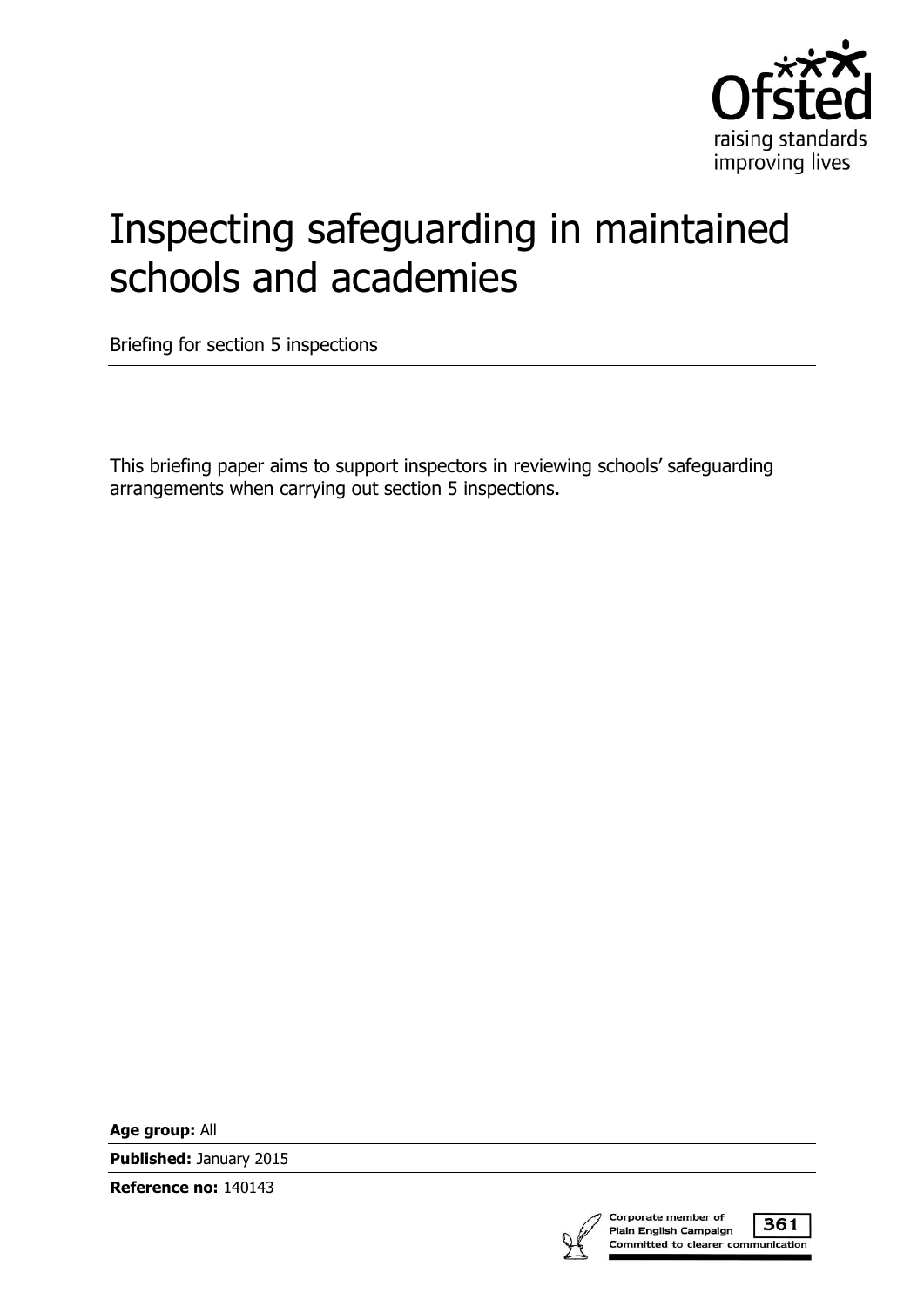The Office for Standards in Education, Children's Services and Skills (Ofsted) regulates and inspects to achieve excellence in the care of children and young people, and in education and skills for learners of all ages. It regulates and inspects childcare and children's social care, and inspects the Children and Family Court Advisory and Support Service (Cafcass), schools, colleges, initial teacher training, workbased learning and skills training, adult and community learning, and education and training in prisons and other secure establishments. It assesses council children's services, and inspects services for looked after children, safeguarding and child protection.

If you would like a copy of this document in a different format, such as large print or Braille, please telephone 0300 123 1231, or email enquiries@ofsted.gov.uk.

You may reuse this information (not including logos) free of charge in any format or medium, under the terms of the Open Government Licence. To view this licence, visit [www.nationalarchives.gov.uk/doc/open-government-licence/,](http://www.nationalarchives.gov.uk/doc/open-government-licence/) write to the Information Policy Team, The National Archives, Kew, London TW9 4DU, or email: [psi@nationalarchives.gsi.gov.uk.](mailto:psi@nationalarchives.gsi.gov.uk)

This publication is available at [www.ofsted.gov.uk/resources/140143.](http://www.ofsted.gov.uk/resources/140143)

Interested in our work? You can subscribe to our website for news, information and updates at [www.ofsted.gov.uk/user.](http://ofstedintranet/SiteCollectionDocuments/Our__Work/SupportingOurWork/Communications/www.ofsted.gov.uk/user)

Piccadilly Gate Store Street Manchester M1 2WD

T: 0300 123 1231 Textphone: 0161 618 8524 E: enquiries@ofsted.gov.uk W: [www.ofsted.gov.uk](http://www.ofsted.gov.uk/)

No. 140143 © Crown copyright 2015

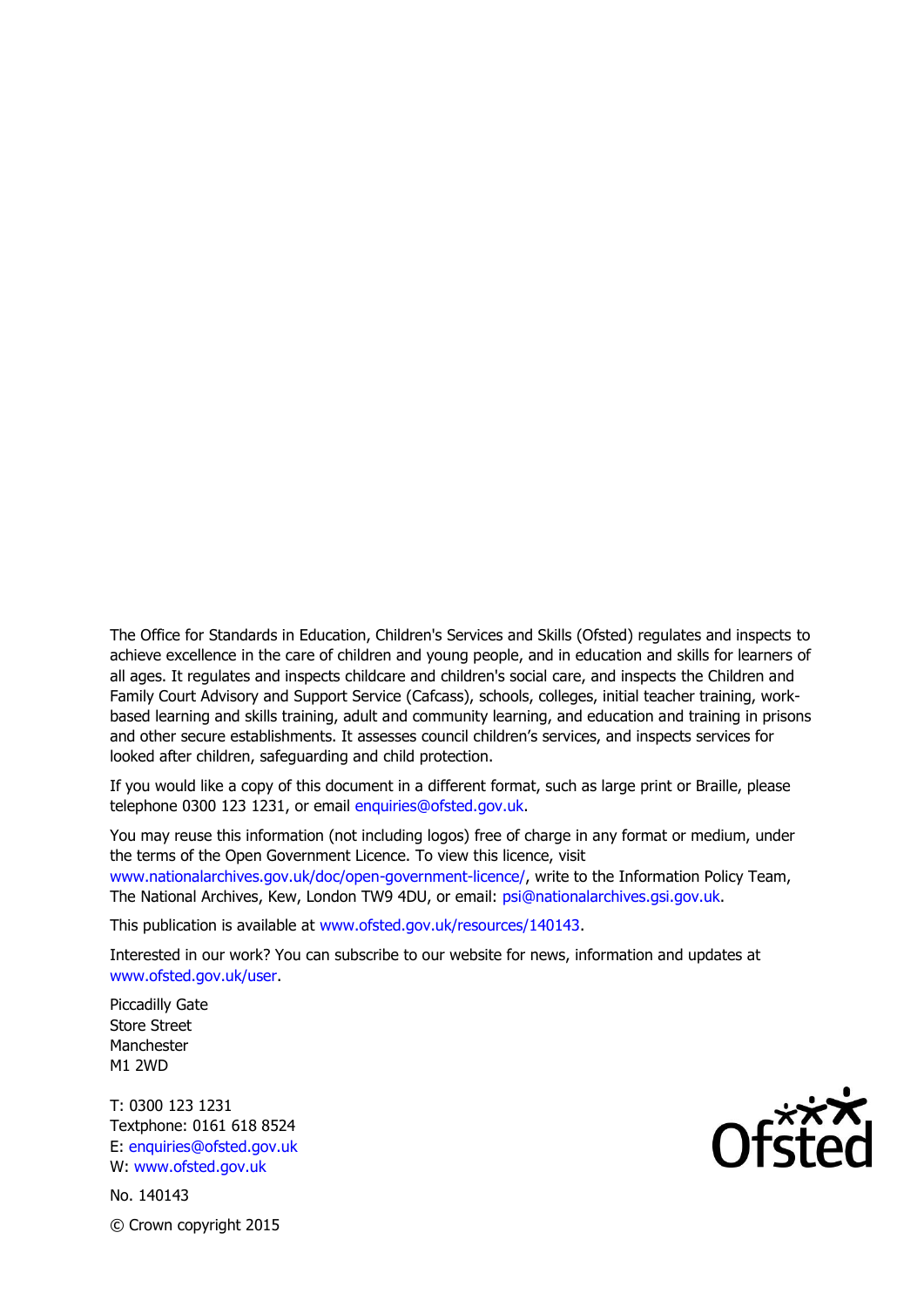# **Contents**

| <b>Introduction</b>                                                                    | 4  |
|----------------------------------------------------------------------------------------|----|
| Safeguarding and inspectors' responsibilities                                          | 4  |
| Key telephone numbers                                                                  | 5  |
| Definition of safeguarding                                                             | 5  |
| Points to consider when evaluating the effectiveness of safeguarding arrangements      |    |
|                                                                                        | 6  |
| Leadership and management                                                              | 8  |
| Behaviour and safety                                                                   | 12 |
| Inspecting and reporting on safeguarding concerns                                      | 13 |
| Some suggestions for inspection practice                                               | 14 |
| Reporting on evidence or allegations of child abuse, including serious incidents       | 14 |
| Qualifying concerns/incidents and the sentence to include in the report                | 15 |
| A serious case review that involves the setting                                        | 15 |
| An investigation into the death or serious injury of a child at the setting or         |    |
| elsewhere                                                                              | 15 |
| An investigation into alleged child protection failings                                | 16 |
| A police investigation into the use of restraint/restriction of liberty at the setting |    |
|                                                                                        | 16 |
| Annex 1. Disclosure and Barring Service (DBS) checks, Secretary of State               |    |
| prohibition orders and pre-appointment checks                                          | 17 |
| Annex 2. The single central record                                                     | 18 |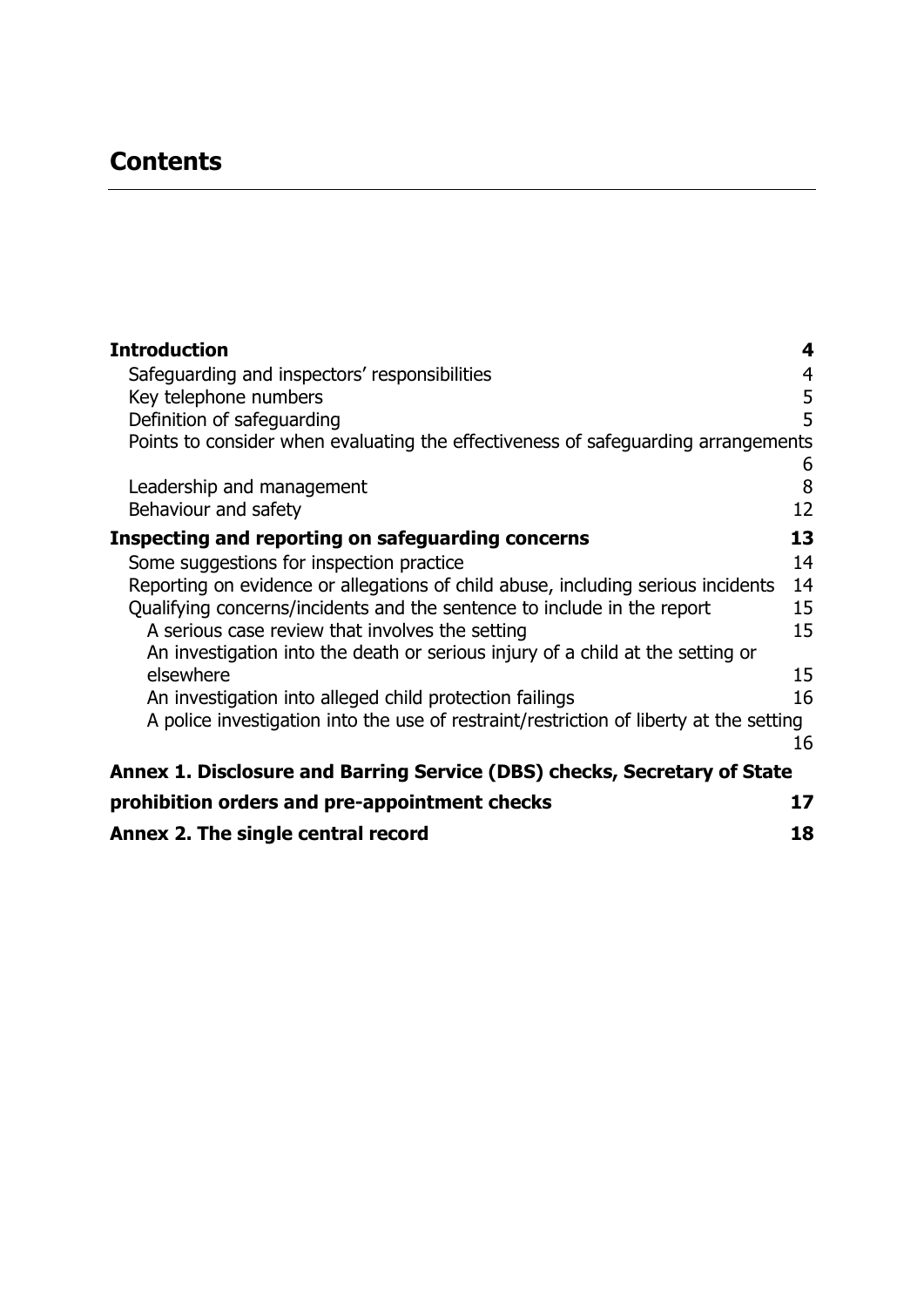

# <span id="page-3-0"></span>**Introduction**

1. This briefing captures overarching points relating to the inspection of safeguarding. It also looks at the relationship between safeguarding and the evaluation schedule as a whole, as set out in the School inspection handbook.<sup>1</sup>

## <span id="page-3-1"></span>**Safeguarding and inspectors' responsibilities**

- 2. Ofsted's aim is to assure safe and secure provision for children, young people and learners across all remits through effective inspection and regulation. Safeguarding the welfare of children is part of Ofsted's core business for all staff, who are expected to be aware of their responsibilities in this regard. Inspectors must be familiar with the document Ofsted safequarding policy and procedures,<sup>2</sup> which covers children, young people and vulnerable adults. All inspectors must be aware of what to do in the event of having concerns about the safeguarding and welfare of an individual child or receiving allegations about safeguarding.
- 3. Schools and colleges should be safe environments where children<sup>3</sup> and young people can learn. Inspectors should consider how well leaders and managers in schools or colleges have created a culture of vigilance and where children's welfare is promoted and timely and appropriate safeguarding action is taken for children who need extra help or who may be suffering, or likely to suffer, significant harm.
- 4. Inspectors should evaluate how well schools and colleges fulfil their statutory responsibilities, and how well staff exercise their professional judgement in keeping children safe.
- 5. It is **essential** that inspectors are familiar with the content of the following key documents:
	- $\blacksquare$  the Department for Education's (DfE's) statutory guidance for schools<sup>4</sup> and colleges<sup>5</sup>, 'Keeping children safe in education',<sup>6</sup> 2014

<sup>&</sup>lt;sup>1</sup> School inspection handbook (120101), Ofsted, 2014; [www.ofsted.gov.uk/resources/120101.](http://www.ofsted.gov.uk/resources/120101) <sup>2</sup> Ofsted safeguarding policy and procedures (100183), Ofsted, 2010;

[www.ofsted.gov.uk/resources/ofsted-safeguarding-policy-and-procedures.](http://www.ofsted.gov.uk/resources/ofsted-safeguarding-policy-and-procedures)

<sup>&</sup>lt;sup>3</sup> Children includes everyone under the age of 18.

<sup>4</sup> It applies to all schools (whether maintained, non-maintained or independent), including academies and pupil referral units, governing bodies and headteachers of maintained schools (including aided and foundation schools). It does not include maintained nursery schools.

<sup>&</sup>lt;sup>5</sup> It applies to further education colleges and sixth form colleges, and relates to young people under the age of 18, but excludes 16–19 academies and free schools (which are required to comply with relevant safeguarding legislation by virtue of their funding agreement).

<sup>&</sup>lt;sup>6</sup> Keeping children safe in education, Department for Education, 2014; [www.gov.uk/government/publications/keeping-children-safe-in-education.](http://www.gov.uk/government/publications/keeping-children-safe-in-education)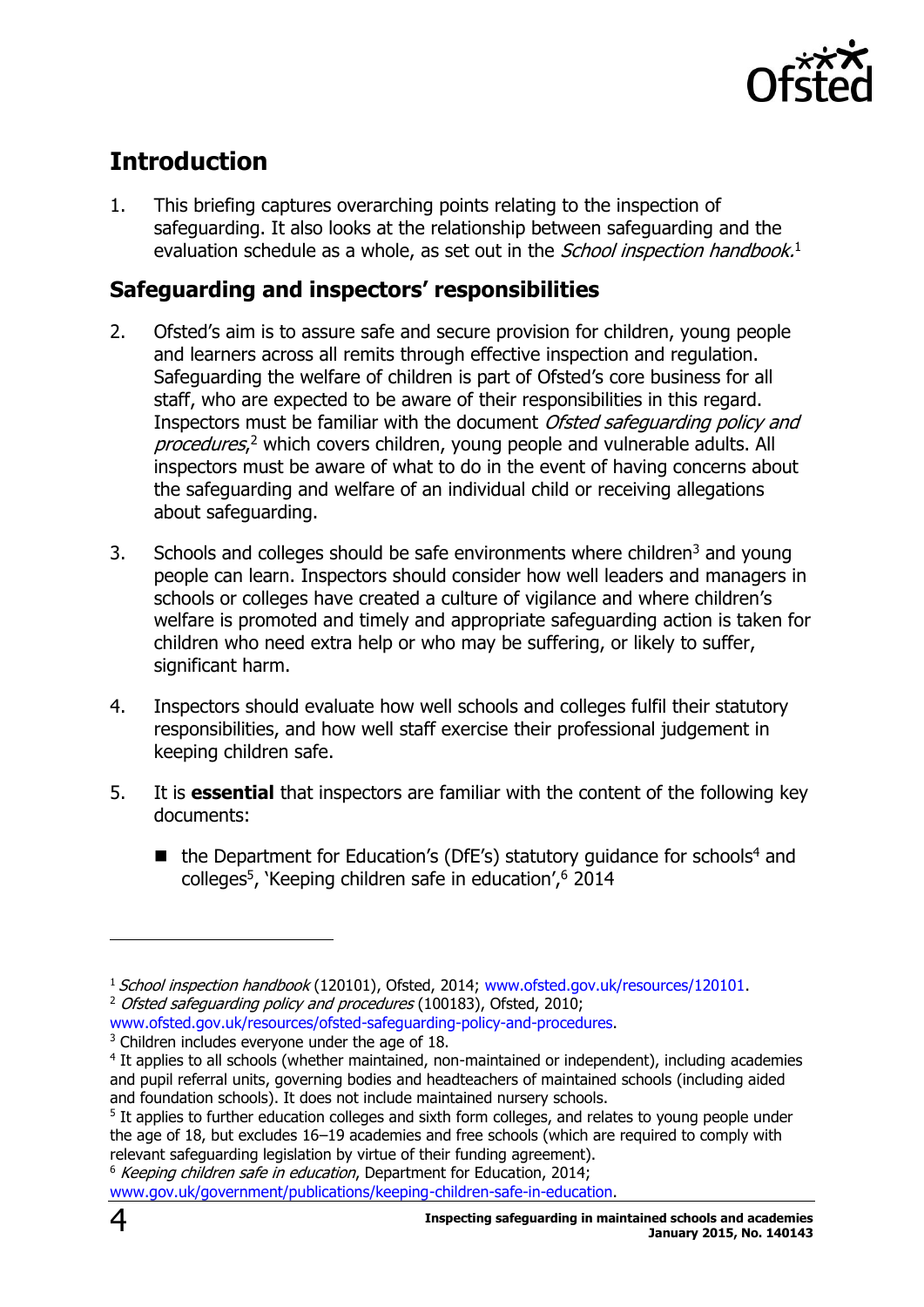

- 'Keeping children safe in education: information for all school and college staff', $<sup>7</sup>$  DfE, 2014</sup>
- $\blacksquare$  'Keeping children safe in education: childcare disqualification requirements supplementary advice, <sup>8</sup> DfE, 2014
- 'Working together to safeguard children', 9 2013.
- 6. The statutory guidance for schools and colleges, 'Keeping children safe in education', came into force on 3 April 2014. The guidance sets out the responsibilities placed on schools and colleges to safeguard and promote the welfare of children. It replaces 'Safeguarding children and safer recruitment in education'.

## <span id="page-4-0"></span>**Key telephone numbers**

- 7. In the event of concerns or queries the following telephone number is available:
	- Ofsted helpline (0300 123 4234).

## <span id="page-4-1"></span>**Definition of safeguarding**

- 8. Ofsted adopts the definition used in the Children Act 2004 and in 'Working together to safeguard children'. This can be summarised as:
	- protecting children from maltreatment
	- **P** preventing impairment of children's health or development
	- $\blacksquare$  ensuring that children are growing up in circumstances consistent with the provision of safe and effective care
	- taking action to enable all children to have the best outcomes.
- 9. Safeguarding is not just about protecting children from deliberate harm. It relates to aspects of school life including:
	- pupils' health and safety
	- $\blacksquare$  the use of reasonable force
	- $\blacksquare$  meeting the needs of pupils with medical conditions
	- **providing first aid**
	- $\blacksquare$  educational visits

 $7$  Keeping children safe in education, Department for Education, April 2014; [www.gov.uk/government/publications/keeping-children-safe-in-education](http://www.gov.uk/government/publications/keeping-children-safe-in-education) <sup>8</sup> [www.gov.uk/government/publications/keeping-children-safe-in-education.](http://www.gov.uk/government/publications/keeping-children-safe-in-education) <sup>9</sup> Working together to safeguard children, Department for Education, March 2013; [www.gov.uk/government/publications/working-together-to-safeguard-children](http://www.gov.uk/government/publications/working-together-to-safeguard-children)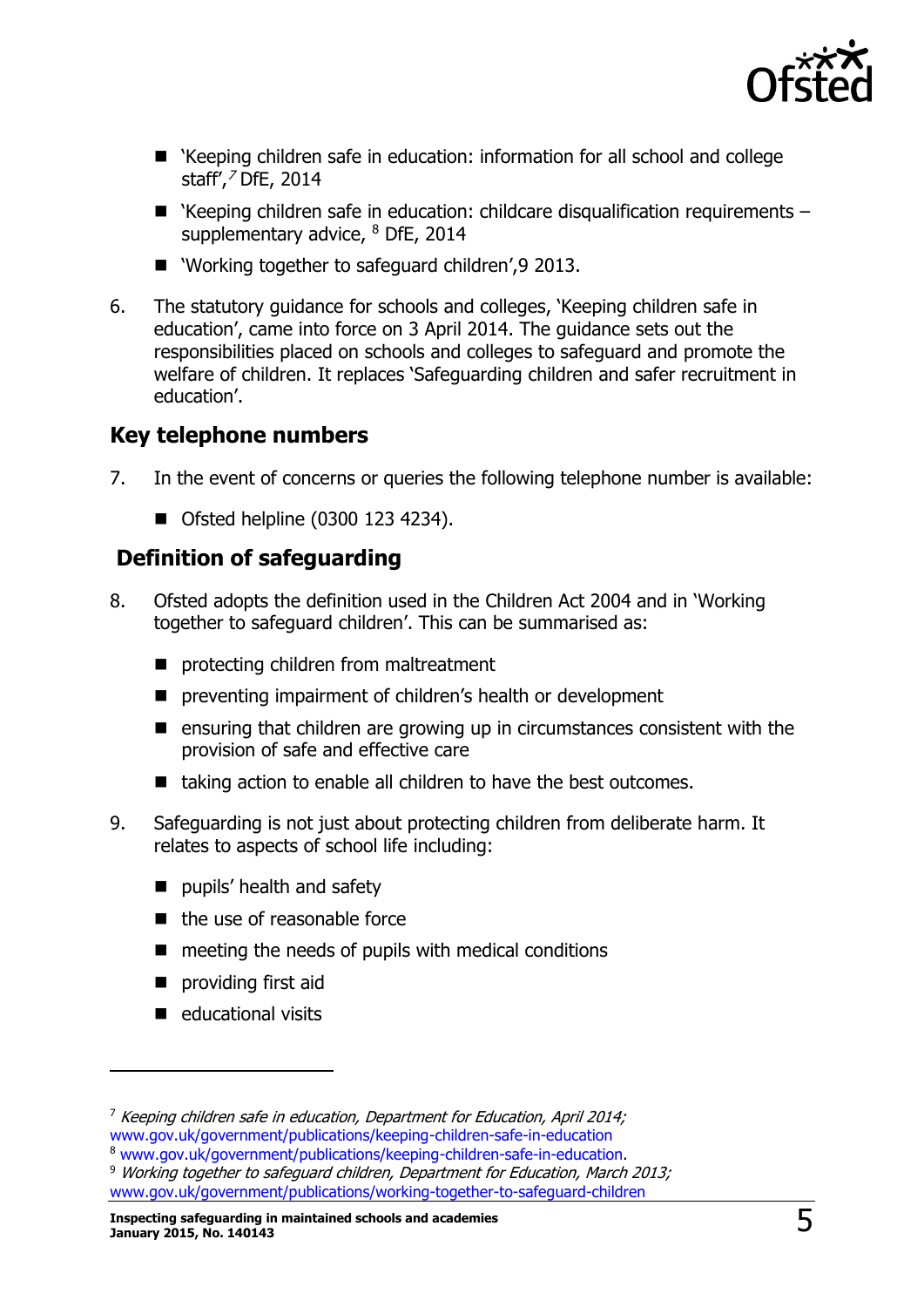

- **n** intimate care
- internet or e-safety
- **E** appropriate arrangements to ensure school security, taking into account the local context.
- 10. Safeguarding can involve a range of potential issues such as:
	- bullying, including cyberbullying (by text message, on social networking sites, and so on) and prejudice-based bullying
	- racist, disability, and homophobic or transphobic abuse
	- radicalisation and extremist behaviour
	- child sexual exploitation
	- **sexting**
	- substance misuse
	- $\blacksquare$  issues that may be specific to a local area or population, for example gang activity and youth violence
	- particular issues affecting children including domestic violence, sexual exploitation, female genital mutilation and forced marriage.

## <span id="page-5-0"></span>**Points to consider when evaluating the effectiveness of safeguarding arrangements**

- 11. Children are safe and feel safe. They know how to complain and understand the process for doing so. There is a strong, robust and proactive response from adults working with children that reduces the risk of harm or actual harm to them. Adults working with them know and understand the indicators that may suggest that a child/young person is suffering or is at risk of suffering harm<sup>10</sup> and they take the appropriate and necessary action in accordance with local procedures and statutory guidance.
- 12. Staff and other adults working within the setting are clear about procedures where they are concerned about the safety of a child and there is a named and designated lead whose role is effective in pursuing concerns and protecting children.
- 13. Children can identify a trusted adult with whom they can talk about any concerns. They report that adults listen to them and take their concerns seriously. Where children have been or are at risk, such a trusted adult has been instrumental in helping them to be safe in accordance with agreed local procedures.

<sup>&</sup>lt;sup>10</sup> This includes the risk of or actual sexual exploitation, running away, bullying, accidents, neglect and abuse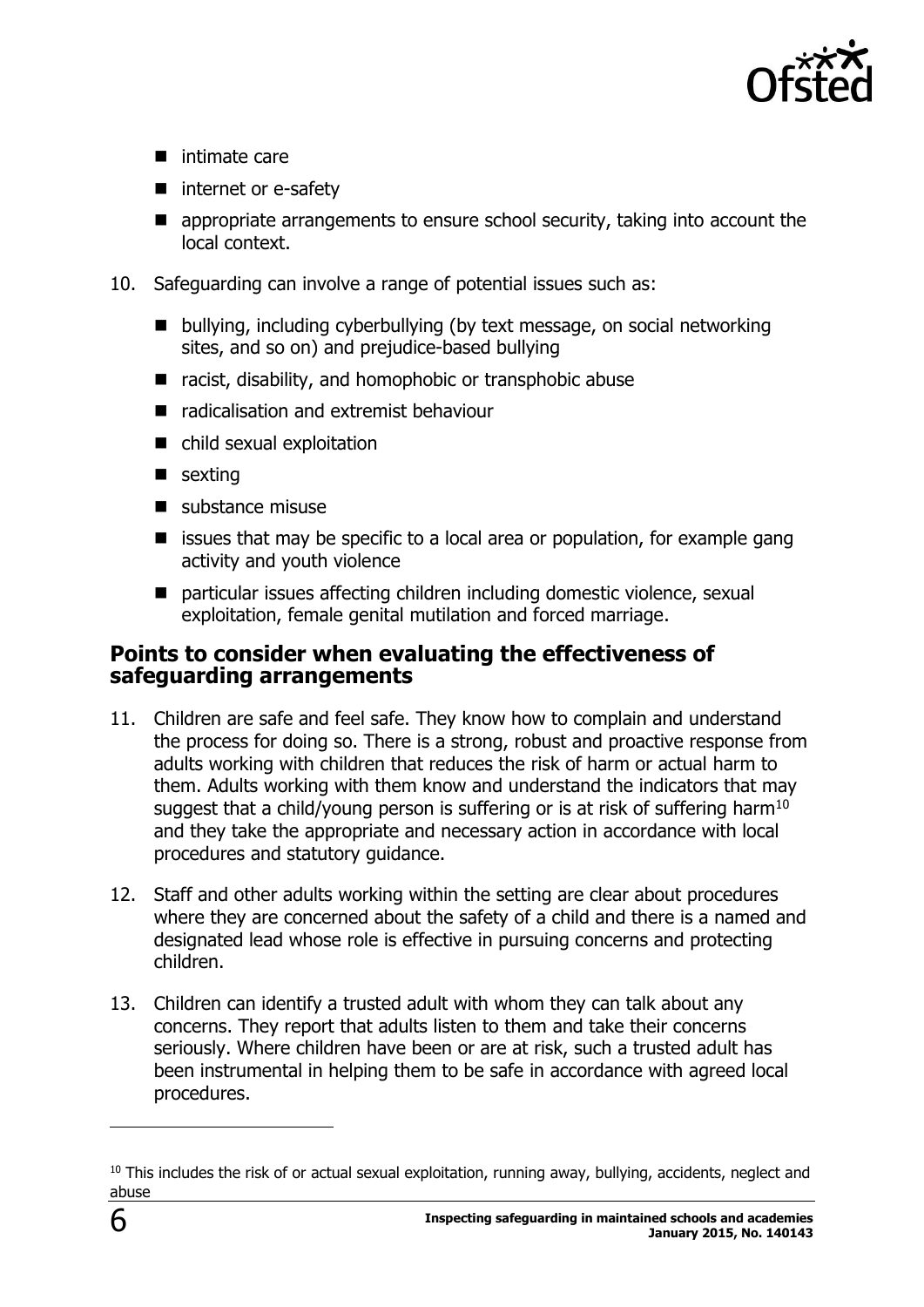

- 14. Written records are made in a timely way and held securely where adults working with children are concerned about their safety or welfare. Those records are shared appropriately where necessary and with the necessary consent.
- 15. Any child protection and/or safeguarding concerns are immediately shared with the local authority in the area where the concerned professional is working and a record of that referral is retained. There is evidence that the referral has been followed up quickly and that action has been taken to protect the child from further harm.
- 16. Children are supported, protected and informed appropriately about the action the adult is taking to share their concerns. Parents are made aware of concerns and their consent sought in accordance with local procedures unless doing so would increase the risk of or actual harm to a child.
- 17. There is a written plan in place with clear and agreed procedures to protect a child or young person. For children who are the subject of a child protection plan or who are looked after, the plan identifies the help that the child should receive and the action to be taken if a professional working with the child has further concerns or information to report.
- 18. Children who go missing from the school they attend receive well-coordinated responses that reduce the harm or risk of harm to them. Risks are well understood and their impact is minimised. The school is aware of, and implements in full, the requirements of the statutory guidance for children and young people who are missing from home and/or from education. Local procedures for notifying the local authority and parents are available, understood and followed. Comprehensive records are held and shared between the relevant agencies to help and protect children.
- 19. Any risks associated with children offending, misusing drugs or alcohol, selfharming, going missing or being sexually exploited are known by the adults who care for them and shared with the local authority children's social care service. There are plans and help in place that are reducing the risk of harm or actual harm and there is evidence that the impact of these risks is being minimised. These risks are kept under regular review and there is regular and effective liaison with other agencies where appropriate.
- 20. Children are protected and helped to keep themselves safe from bullying, homophobic behaviour, racism, sexism and other forms of discrimination. Any discriminatory behaviours are challenged and help and support is given to children about how to treat others with respect.
- 21. Adults understand the risks posed by adults or young people who use the internet to bully, groom or abuse children and have well-developed strategies in place to keep children safe and to support them in learning how to keep themselves safe. Leaders oversee the safe use of electronic and social media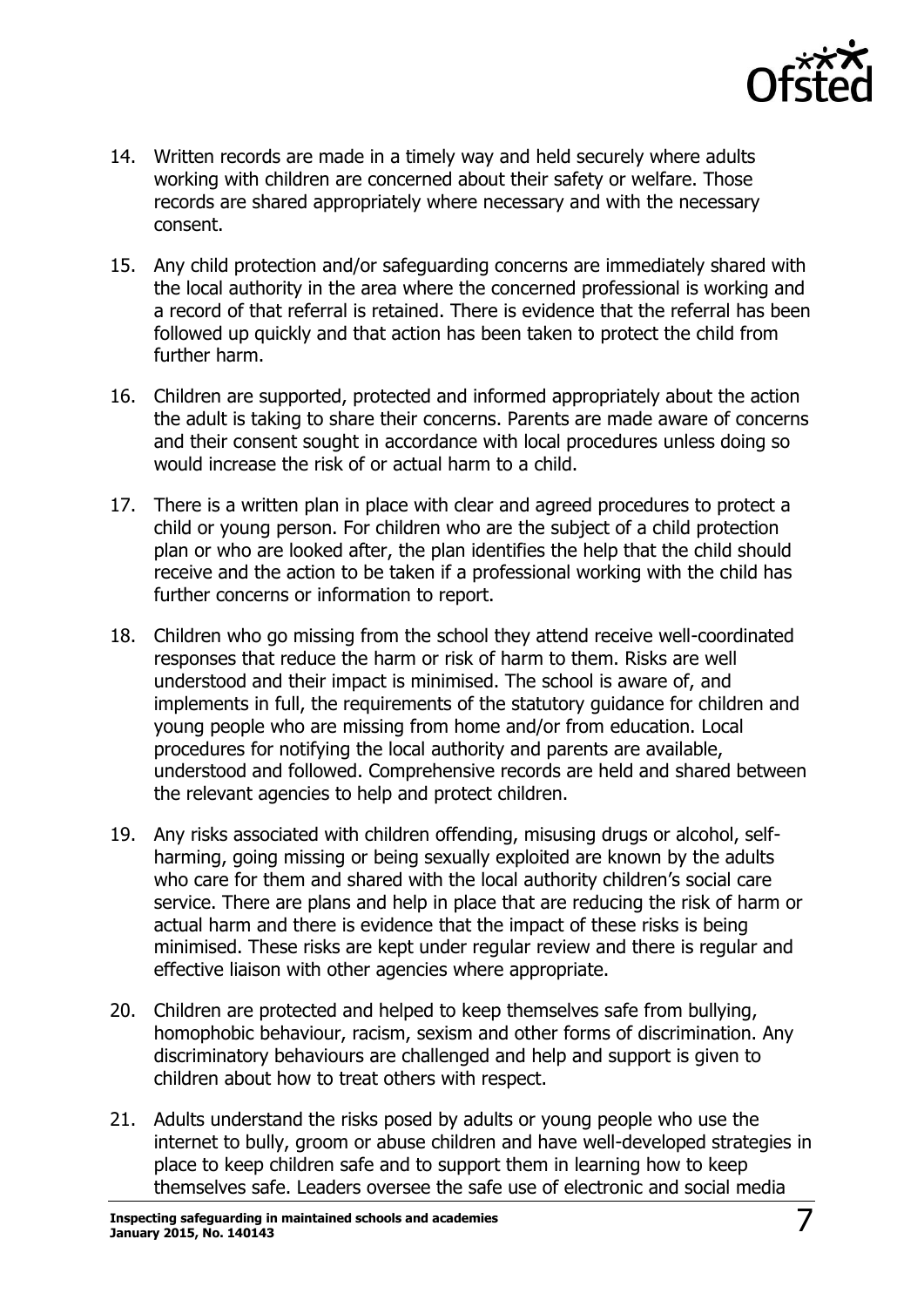

when the children are on site and take action immediately if they are concerned about bullying or risky behaviours.

- 22. Clear risk assessments and a consistent response by staff protect children, while enabling them to take age-appropriate and reasonable risks as part of their growth and development.
- 23. Children feel secure and, where they may present risky behaviours, they experience positive support from all staff. Staff respond with clear boundaries about what is safe and acceptable and they seek to understand the triggers for children's behaviour. They develop effective responses as a team and they review those responses to assess their impact, taking into account the views and experiences of the child.
- 24. Positive behaviour is consistently promoted. Staff use effective de-escalation techniques and creative alternative strategies that are specific to the individual needs of children. Force and restraint<sup>11</sup> are only used in strict accordance with the legislative framework to protect the child and those around them. All incidents are reviewed, recorded and monitored and the views of the child are sought and understood. Monitoring of the management of behaviour is effective, and the use of any restraint significantly reduces or ceases over time.
- 25. Staff and volunteers working with children are carefully selected and vetted, and there is monitoring to prevent unsuitable people from being recruited and having the opportunity to harm children or place them at risk.
- 26. There are clear and effective arrangements for staff development and training in respect of the protection and care of children. Staff and other adults receive regular supervision and support if they are working directly and regularly with children where there are concerns about their safety and welfare.
- 27. The physical environment for children is safe and secure and protects them from harm or the risk of harm.
- 28. All staff and carers have a copy of and understand the written procedures for managing allegations of harm to a child. They know how to make a complaint and how to manage whistleblowing or other concerns about the practice of adults in respect of the safety and protection of children.

## <span id="page-7-0"></span>**Leadership and management**

29. Governing bodies and proprietors must ensure that they comply with their safeguarding duties under legislation. They must ensure that the policies,

 $11$  Use of reasonable force in schools, Department for Education, July 2013; [www.gov.uk/government/publications/use-of-reasonable-force-in-schools.](http://www.gov.uk/government/publications/use-of-reasonable-force-in-schools)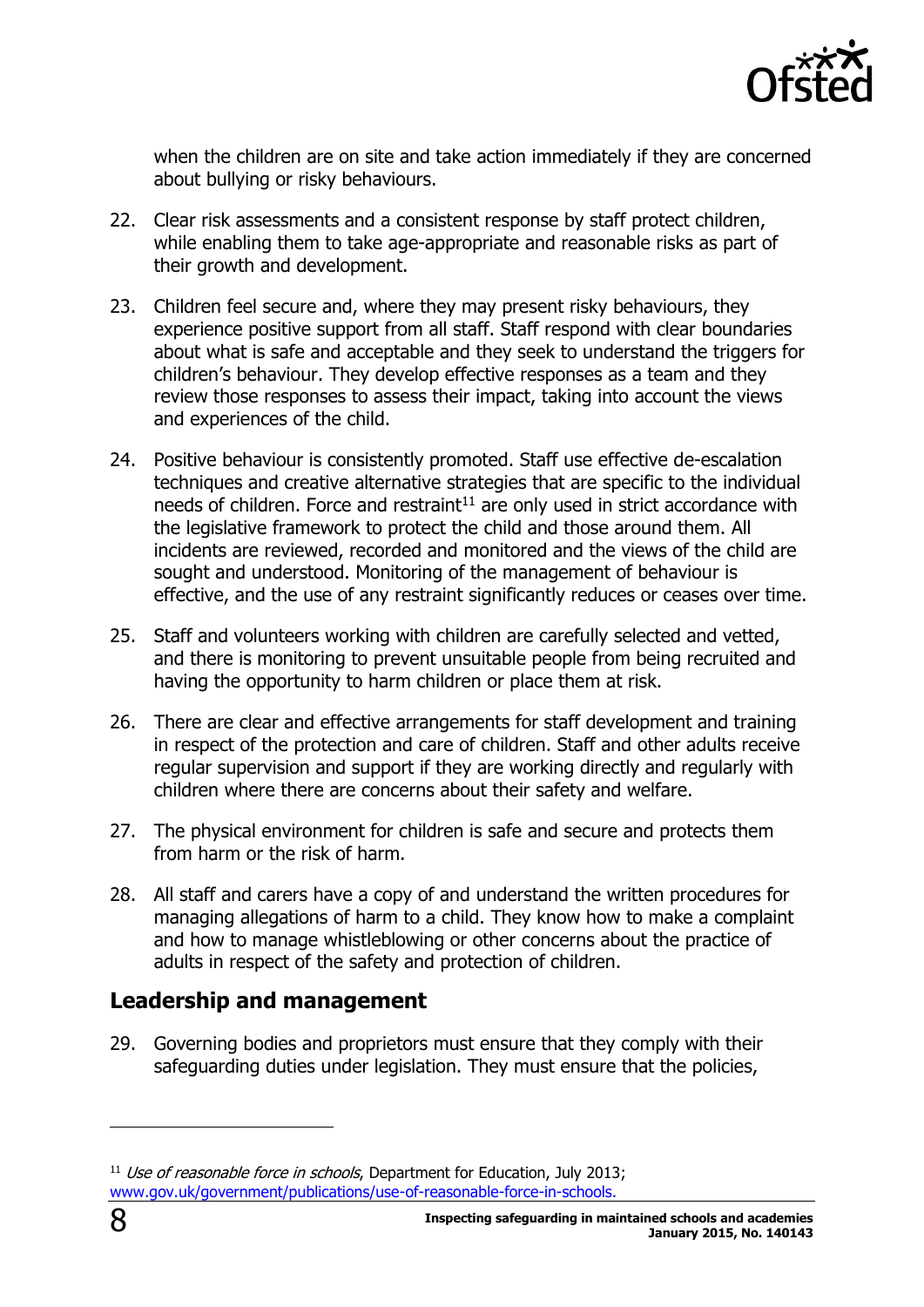

procedures and training in their schools and colleges are effective and comply with the law at all times.

- 30. The responsibilities placed on governing bodies and proprietors include:
	- $\blacksquare$  their contribution to inter-agency working, which includes providing a coordinated offer of early help when additional needs of children are identified
	- **E** ensuring that an effective child protection policy is in place, together with a staff behaviour policy
	- **E** appointing a designated safeguarding lead who should undergo child protection training every two years
	- **P** prioritising the welfare of children and young people and creating a culture where staff are confident to challenge senior leaders over any safeguarding concerns
	- making sure that children are taught about how to keep themselves safe.
- 31. Governing bodies and proprietors should prevent people who pose a risk of harm from working with children by:
	- adhering to statutory responsibilities to check staff who work with children
	- taking proportionate decisions on whether to ask for checks beyond that which is required
	- $\blacksquare$  ensuring that volunteers are appropriately supervised
	- making sure that at least one person on any appointment panel has undertaken safer recruitment training<sup>12</sup>
	- $\blacksquare$  ensuring there are procedures in place to handle allegations against members of staff and volunteers
	- making sure that there are procedures in place to handle allegations against other children
	- putting in place appropriate safeguarding responses to children who go missing from education settings, particularly on repeat occasions.
- 32. Governing bodies and proprietors should ensure that allegations against members of staff and volunteers are referred to the Local Authority Designated Officer (LADO). There must be procedures in place to make a referral to the Disclosure and Barring Service (DBS) if a person in regulated activity has been

<sup>&</sup>lt;sup>12</sup> Subject to parliamentary procedure, from September 2014, safer recruitment training will no longer need to be provided by a person approved by the Secretary of State. Schools may choose appropriate training and may take advice from their Local Safeguarding Children Board (LSCB) in doing so. The training should cover, as a minimum, the content of Keeping children safe in education.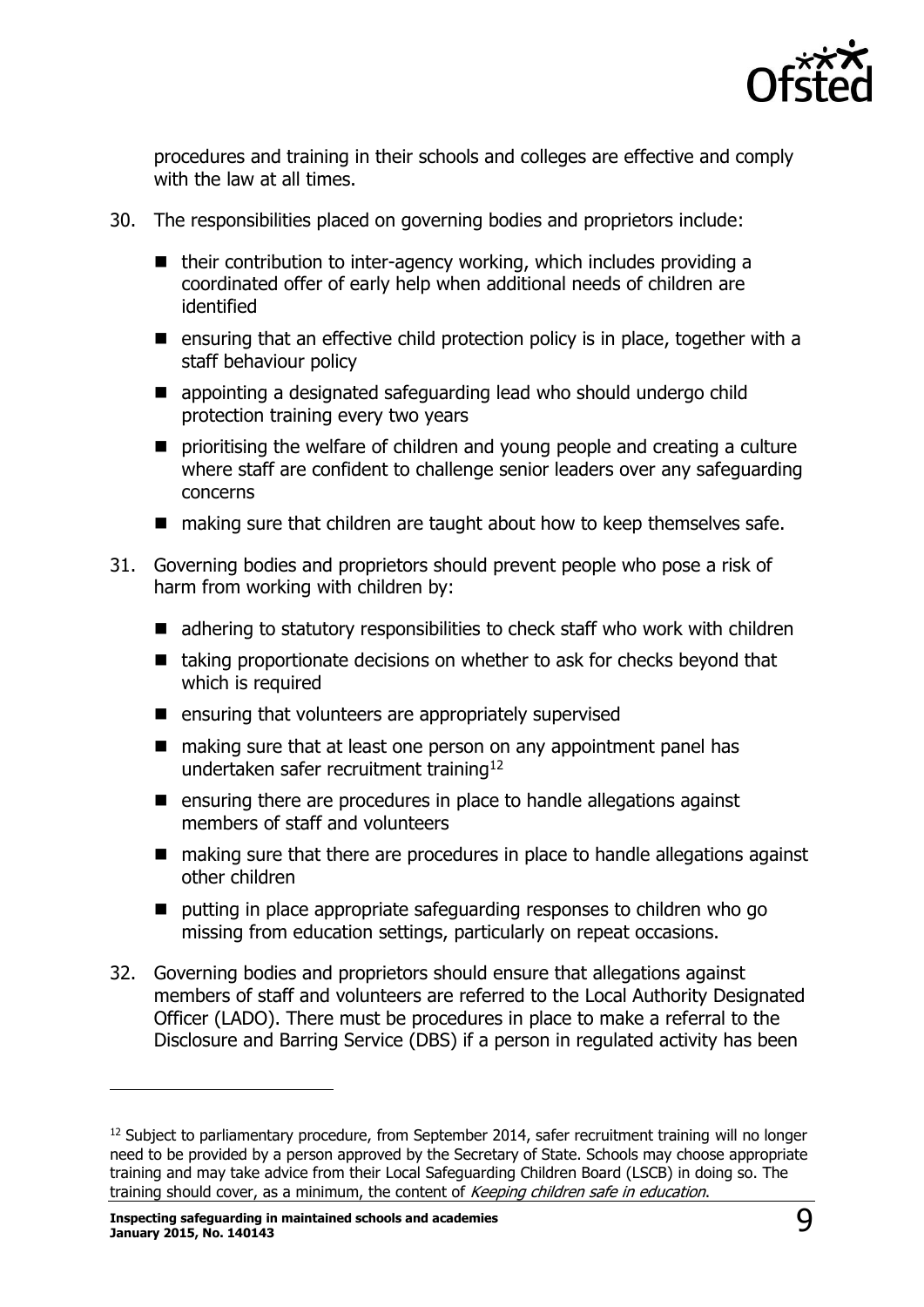

dismissed or removed due to safeguarding concerns or would have been had they not resigned. This is a legal duty and failure to refer when the criteria are met is a criminal offence. For example, it is a criminal offence for an employer: to take on an individual in a DBS regulated activity (such as schools or childcare) who has been barred from such an activity; or to fail to make a referral to DBS in the circumstances described above.

- 33. Governing bodies must appoint a designated teacher to promote the educational achievement of children who are looked after and ensure that this person has appropriate training. Governing bodies and proprietors should ensure that staff have the skills, knowledge and understanding necessary to keep looked after children safe.
- 34. Schools and colleges should create a culture of safe recruitment, which include the adoption of recruitment procedures that help deter, reject or identify people who might abuse children. Governing bodies and proprietors must act reasonably in making decisions about the suitability of prospective employees.
- 35. It is the governing body's responsibility to ensure that safe recruitment checks are carried out in line with statutory requirements, set out in the DfE guidance. There is no requirement for schools to carry out retrospective checks on current staff – the necessary checks are those that were in force at the time the appointment was made.
- 36. Schools and colleges **must** keep a single central record. The record must cover the following people:
	- $\blacksquare$  all staff (including supply staff) who work in the school; in colleges, this means those providing education to children
	- all others who work in regular contact with children in the school or college, including volunteers
	- for independent schools, including academies and free schools, all members of the proprietor body.
- 37. It is the school's responsibility to ensure that all the staff they employ in specified early or later years childcare have had the appropriate checks. This includes ensuring that staff working in early and later years settings are suitable to do so. The DfE issued new advice for schools in October 2014, in relation to the 'disqualification by association' of teachers and other school staff working in early or later years provision, or those who are directly concerned with the management of such provision. A person is automatically disqualified if they live in the same household as another person who is disqualified or in a household where a disqualified person is employed. The categories of staff in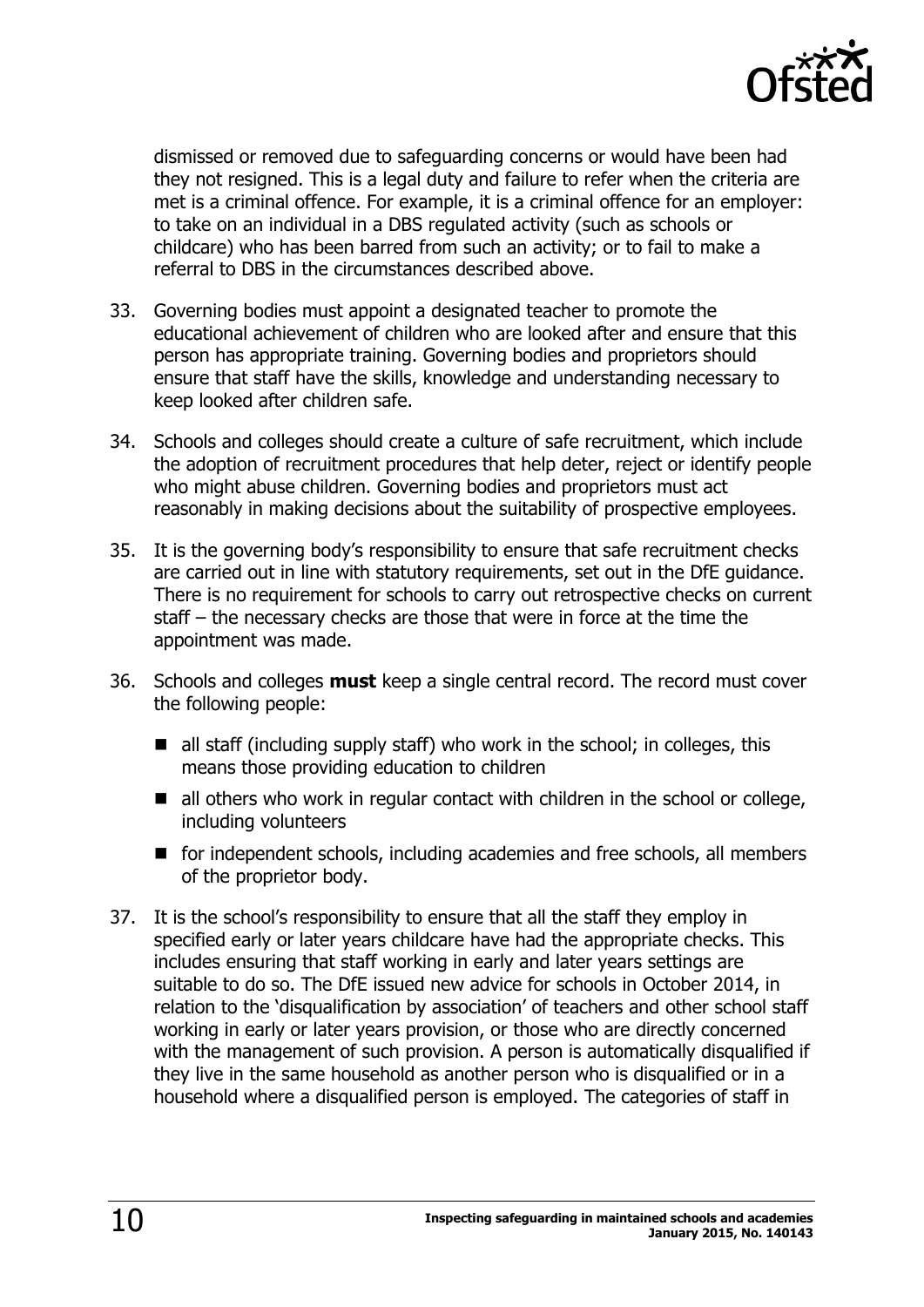

nursery, primary or secondary school settings covered by regulations<sup>13</sup> include staff who:

- work in the early years provision (including teaching staff and support staff working in school nursery and reception classes)
- work in later years provision for children who have not reached the age of eight, including before-school settings such as breakfast clubs and afterschool provision
- $\blacksquare$  are directly concerned with the management of such early or later years provision.
- 38. A disqualified person may apply to Her Majesty's Chief Inspector for a waiver of disqualification for most grounds of disqualification. Ofsted has published a factsheet setting out how to make a waiver application, which is available from the Ofsted website. 14
- 39. Inspectors are **not** expected to make enquiries as to whether anybody on a school's staff is disqualified. However, inspectors should ask what steps the school is taking to ensure that it knows that no existing or new staff working in the early or later years, or concerned with the management of such provision, are disqualified. Inspectors should ascertain what action the school has taken in light of any relevant disqualification known to the school.
- 40. To knowingly employ a disqualified person constitutes an offence. Should an inspector become aware that a member of the school staff is or may be disqualified, the matter must be considered when making the judgement on leadership and management.
- 41. Where a school has recruited volunteers who are not checked, inspectors should explore with senior leaders and governors how the school has reached this decision – for example, how it has assessed the level of supervision provided.
- 42. Ofsted expects schools to be able to demonstrate that they meet all regulations and duties for the purposes of the safeguarding judgement under leadership and management in the *School inspection handbook*.<sup>15</sup> Inspectors will check the school's single central record early in the inspection with the expectation that it will be complete and meet statutory requirements.
- 43. However, if there is a **minor** administrative error such as the absence of a date on the record, and this can be easily rectified **before** the final team meeting, schools will be given the chance to resolve the issue.

 $<sup>13</sup>$  The arrangements are the same as those in place for childcare provision outside schools.</sup>

<sup>&</sup>lt;sup>14</sup> [www.ofsted.gov.uk/resources/applying-waive-disqualification-early-years-and-childcare-providers.](http://www.ofsted.gov.uk/resources/applying-waive-disqualification-early-years-and-childcare-providers) <sup>15 15</sup> School inspection handbook (120101), Ofsted, 2014; [www.ofsted.gov.uk/resources/120101.](http://www.ofsted.gov.uk/resources/120101)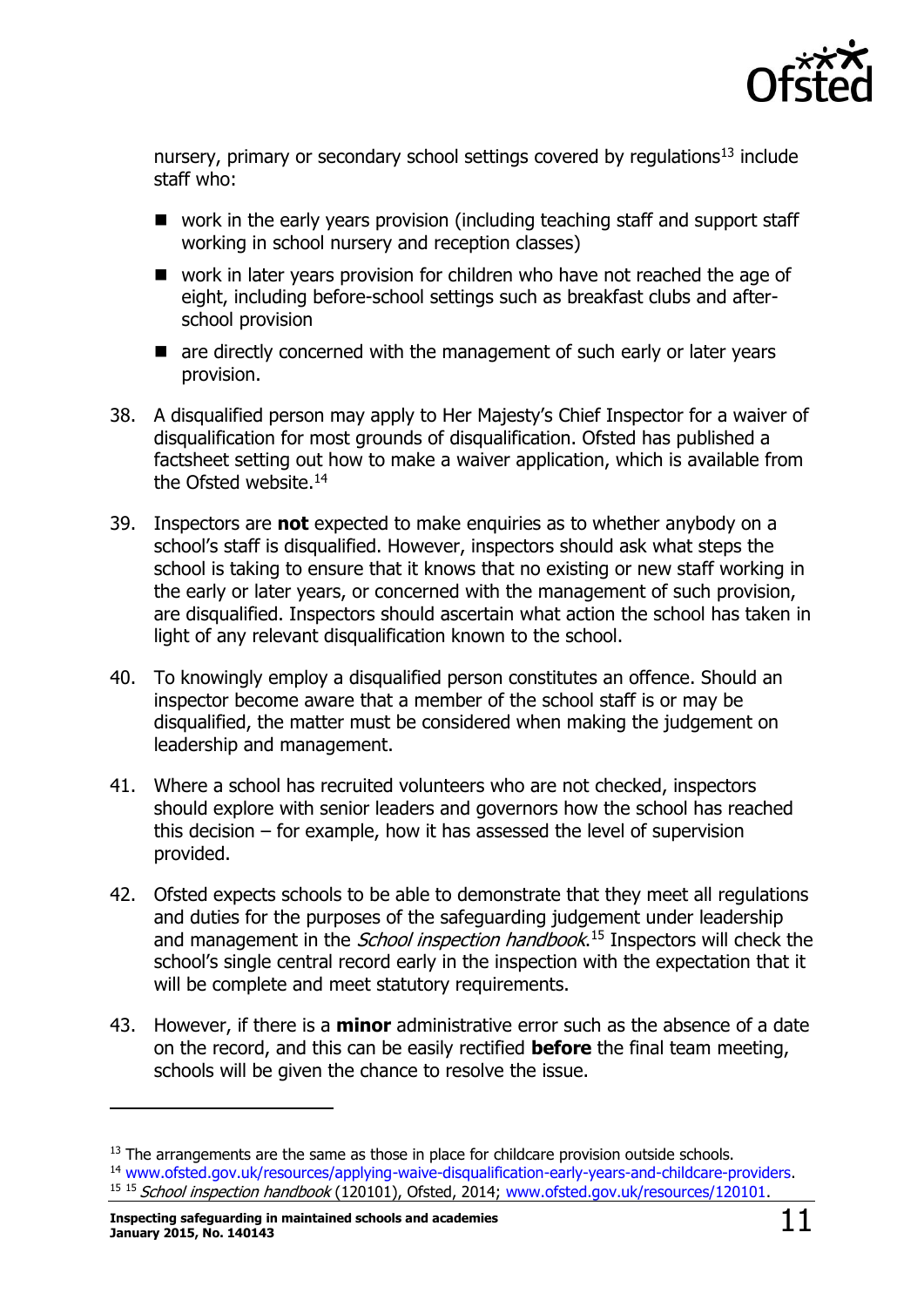

- 44. Ofsted has established a definition for 'administrative errors' in relation to the single central record (see below). No allowance will be made, for example, for breaches to the requirements for the DBS disclosures.
- 45. Administrative errors may be defined as follows:
	- **F** failure to record one or two dates
	- $\blacksquare$  individual entries that are illegible
	- $\blacksquare$  one or two omissions where it is clear that the information is already held by the school but the school has failed to transfer over the information in full to the single central record.
- 46. On all inspections, the lead inspector **must** check whether there have been any safeguarding incidents or allegations since the last inspection that have either been resolved or are ongoing. The purpose of this is to establish whether there is any information that could impact on the judgement of leadership and management or any other aspect of the inspection that needs to be included in the report. Of particular relevance are the questions as to: (a) whether the school has responded in a timely and appropriate way to concerns/allegations; and (b) how effectively the school has worked in partnership with external agencies regarding any concerns. This should be done early in the inspection, if possible.

## <span id="page-11-0"></span>**Behaviour and safety**

- 47. The impact of safeguarding arrangements will be tested under the framework judgement on behaviour and safety. Judgements on behaviour and safety **must not** be made solely on the basis of what is seen during the inspection. Inspectors must take into account a range of evidence to judge behaviour and safety over an extended period. The range of evidence that inspectors should consider is set out in the *School inspection handbook*.
- 48. Inspectors need to plan inspection activities to ensure that they gather sufficient evidence to make an explicit judgement on the school's work to keep pupils safe and secure. Much of this evidence – for example, bullying – will contribute to the separately written judgements on 'behaviour' and 'safety'.
- 49. School staff need to be particularly sensitive to signs that may indicate possible safeguarding concerns. This could include, for example, poor or irregular attendance, persistent lateness, children missing from education, forced marriage or female genital mutilation.
- 50. The designated safeguarding lead should be aware of the guidance that is available in respect of female genital mutilation (FGM) and should be vigilant to the risk of it being practised. Inspectors should be also alert to this when considering a school's safeguarding arrangements and, where appropriate, ask questions of designated staff such as: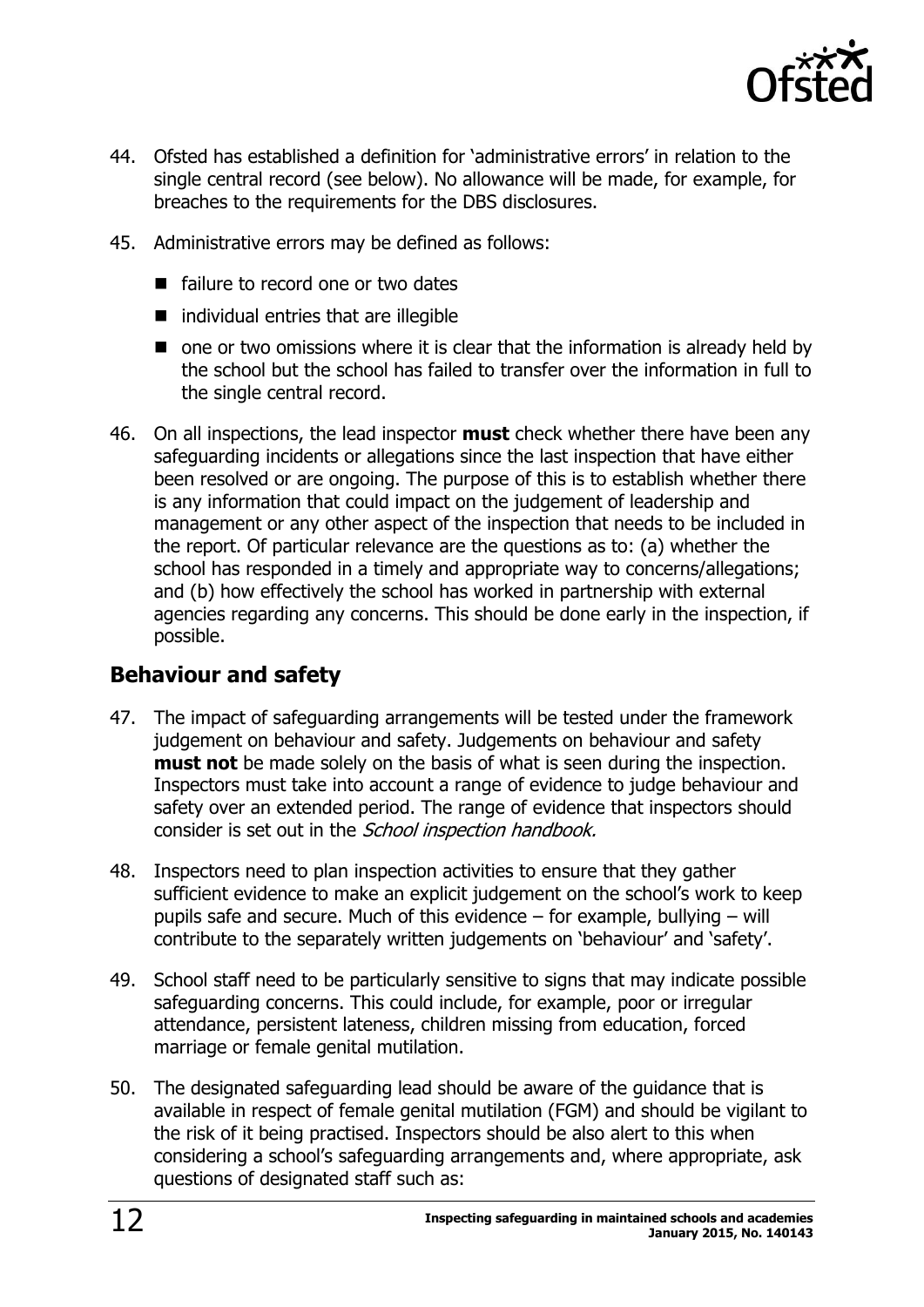

- how alert are staff to the possible signs that a child has been subiect to female genital mutilation or is at risk of being abused through it; what sort of training have they had?
- has the school taken timely and appropriate action in respect of concerns about particular children?
- 51. The *School inspection handbook* sets out how Ofsted will report on the way that schools make pupils aware of how they can keep themselves safe and what behaviour towards them is not acceptable. Inspectors should include e-safety in their discussions with pupils (covering topics such as safe use of the internet and social networking sites, cyber bullying, including by text message) and what measures the school takes to promote safe use and combat unsafe use, both proactively (by preparing pupils to engage in e-systems) and reactively (by helping them to deal with a situation when something goes wrong).

# <span id="page-12-0"></span>**Inspecting and reporting on safeguarding concerns**

- 52. Safeguarding concerns may arise during an inspection or may be brought to the attention of an inspector or Ofsted about a school being inspected. Particular concerns may include the following:
	- issues where a school was aware of information about a child at risk of or suffering significant harm and where the staff or governor(s) were negligent or slow in passing these concerns on to the relevant agencies
	- circumstances where a member of staff is suspended and there is currently a safeguarding investigation taking place
	- all schools and colleges should have procedures for dealing with allegations against staff; it may be the case that these procedures are not in place or that they are in place but have not been followed in specific incident(s)
	- there may have been a failure to adhere to the legal duty to refer to the DBS a member of staff who has harmed, or poses a risk of harm, to a child.
- 53. This is an area that requires considerable care in terms of what is reported. It is important to also be mindful of the fact that where a particular matter is under investigation it is not proven. It is important that Ofsted is mindful that a reference in an inspection report to an alleged incident could inadvertently lead to the identification of a teacher who is the subject of an allegation. Writing about the detail of specific concerns, for example failure of the school to act in relation to a specific child protection issue about a pupil, may raise undue concerns among parents and the wider public that the pupils in general are unsafe. There are instances when a member of staff may be absent because s/he has been suspended pending a safeguarding investigation. Parents or other staff may not be aware of these circumstances and are most unlikely to be aware of any detail.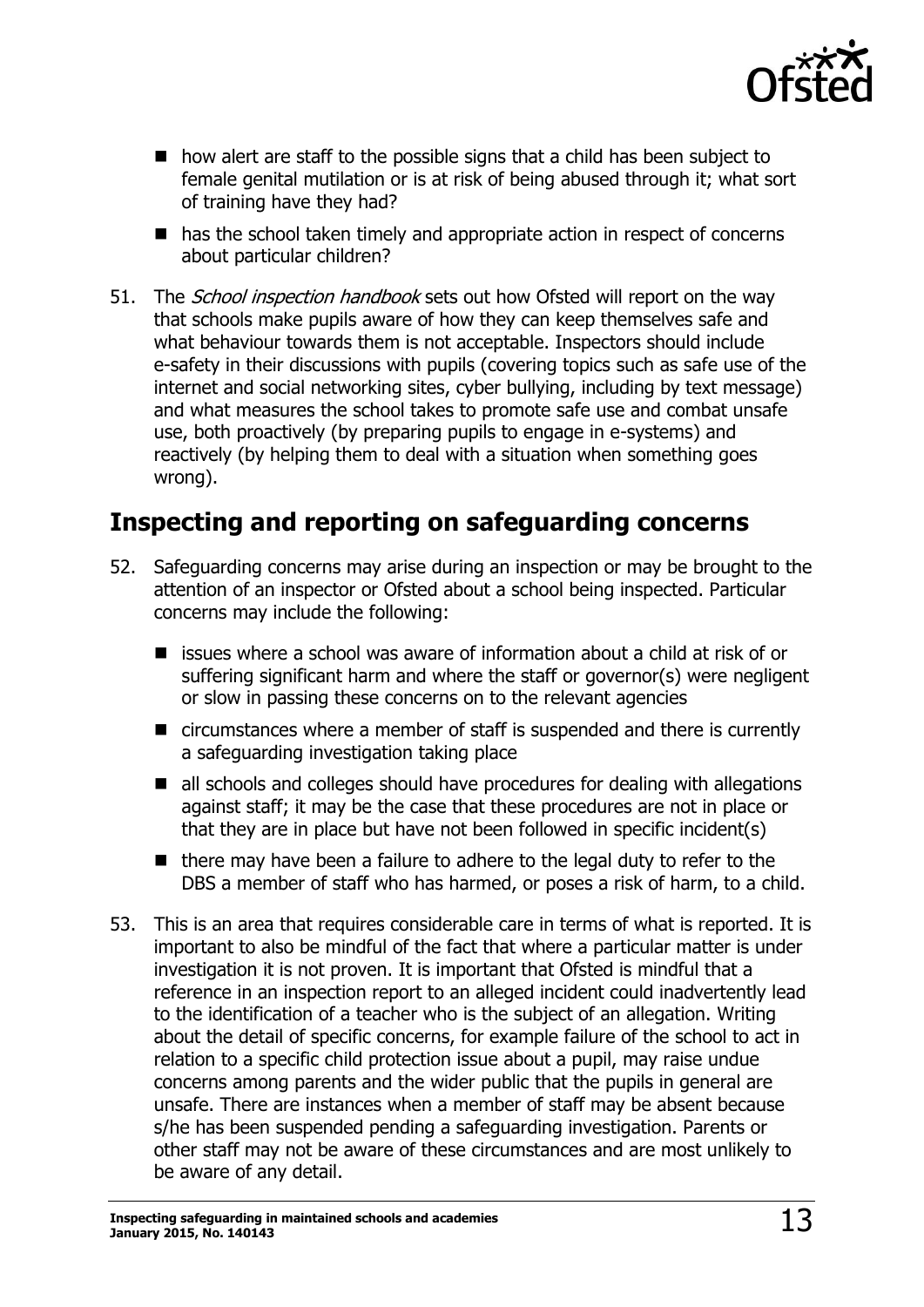

## <span id="page-13-0"></span>**Some suggestions for inspection practice**

- 54. If an issue is already known by Ofsted, for example through the Provider Information Portal (PIP) or through the inspection service providers' own portals, the lead inspector, if unsure of what action to take, should seek guidance in advance of the inspection as to the trail to follow and what line to take.
- 55. Information about investigations should be available to Her Majesty's Inspectors (HMI) through PIP or to Additional Inspectors via the relevant inspection service providers' own portals.
- 56. If an issue is already known by Ofsted through other sources, for example through correspondence with Ofsted, the lead inspector should check this information in advance of the inspection to determine the trail to follow and what line to take.
- 57. Inspectors should ensure that they are aware of information available to the public, reported in the press or accessible on the internet, including that available on the school's website. This may contain information related to safeguarding. Inspectors should therefore do a check on the internet as part of their pre-inspection planning to see whether there are any safeguarding issues that may need to be followed up during inspection.
- 58. Inspectors should give careful consideration to the judgements relating to behaviour and safety, and leadership and management, when it is known that a member of staff has been convicted of sexual offences.
- 59. If there are issues regarding safeguarding and this is reflected, for example, in a judgement of inadequate leadership and management, inspectors should give careful consideration to the judgement on behaviour and safety.

## <span id="page-13-1"></span>**Reporting on evidence or allegations of child abuse, including serious incidents**

- 60. On a very small number of occasions, inspectors may come across evidence or allegations of child abuse within a school. When such allegations have been made, the lead inspector should report the concerns using the following wording: 'Concerns raised by some pupils/a pupil/some parents/one parent during the inspection are being examined by the appropriate bodies.'
- 61. There have been a small number of instances in recent years when Ofsted has become aware of an investigation by another agency into a serious incident or serious allegations involving a setting or provider that Ofsted is inspecting. Where relevant and appropriate, given the particular circumstances, inspection reports should make a brief reference to such a situation, without going into such detail that it would risk prejudicing the outcome of the investigation or identifying individuals who may be wholly innocent of the alleged wrongdoing.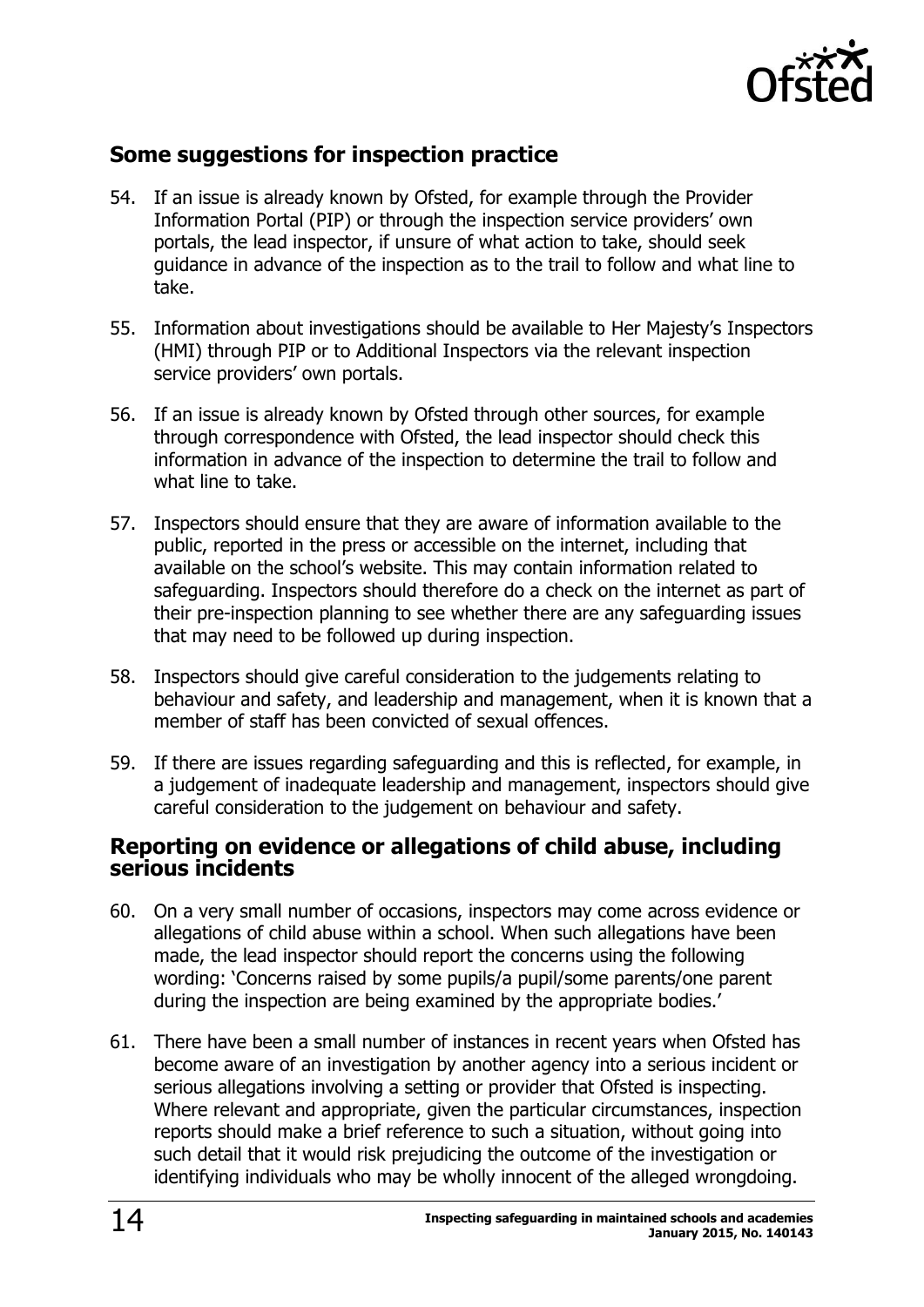

Any references will be confined to the most serious incidents, such as the death of a child or a serious safeguarding failure. Inspectors should avoid making any reference to a serious incident if there is any possibility that doing so would prejudice such an investigation or prejudge the outcomes or breach confidentiality or where the reference could risk identifying individuals subject to or related to the investigation. If reference is to be made it should be clear that Ofsted is not coming to any determination on the concerns raised.

62. Inspectors should note that the restrictions in this guidance apply to what may be reported in the published inspection report about active, external investigations, not to what may be included as lines of enquiry in the inspection. Inspectors are required and remain free to comment on any matter they think is relevant to the quality of the care provided as long as it is based on the inspection evidence.

#### <span id="page-14-0"></span>**Qualifying concerns/incidents and the sentence to include in the report**

63. Where relevant and appropriate, given the particular circumstances, the lead inspector should give careful consideration to and seek advice about the insertion of specific text in the 'Information about this school' section of the report template. Before using the sentences below, inspectors must give consideration **to the information set out in paragraph 58 above.** For example, would doing so cause prejudice to an ongoing investigation or inappropriately identify an individual? If there is any doubt, inspectors must seek advice on the wording to be used.

#### <span id="page-14-1"></span>**A serious case review that involves the setting**

'Inspectors were aware during this inspection that a serious incident which occurred at the setting since the previous inspection is under investigation by the appropriate authorities. While Ofsted does not have the power to investigate incidents of this kind, actions taken by the setting in response to the incident(s) were considered (where appropriate) alongside the other evidence available at the time of the inspection to inform inspectors' judgements.'

#### <span id="page-14-2"></span>**An investigation into the death or serious injury of a child at the setting or elsewhere**

'Inspectors were aware during this inspection that a serious incident which occurred at the setting/while in the care of staff employed by the setting (for example, during an educational visit – amend as appropriate) since the previous inspection is under investigation by the appropriate authorities. While Ofsted does not have the power to investigate incidents of this kind, actions taken by the setting in response to the incident(s) were considered (where appropriate) alongside the other evidence available at the time of the inspection to inform inspectors' judgements.'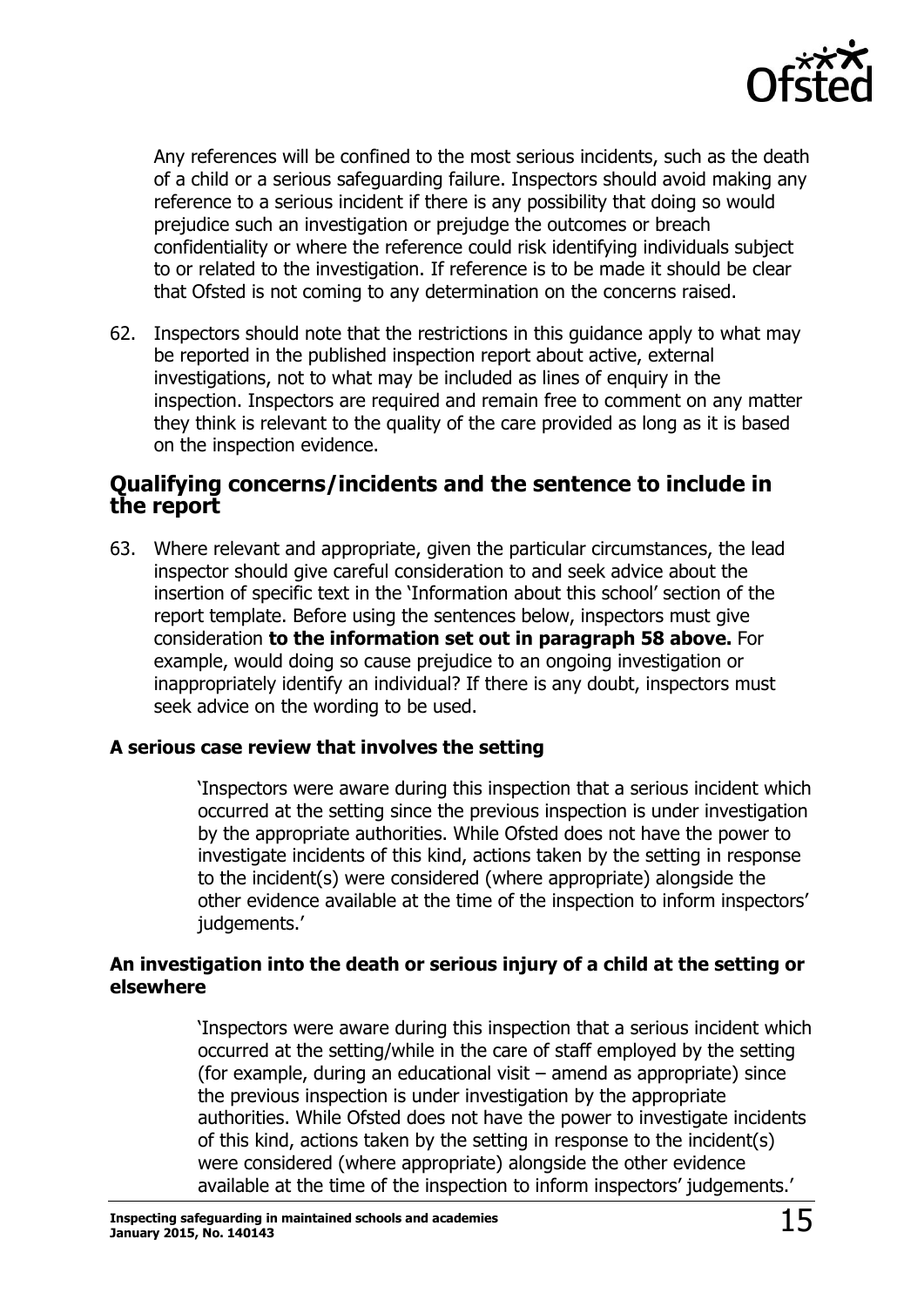

In situations where the incident concerns a pupil or former pupil of the school but the incident did not take place in the setting the following form of words could be used:

> 'Inspectors were aware during this inspection of a serious incident concerning a pupil/former pupil (delete as appropriate). While Ofsted does not have the power to investigate incidents of this kind, actions taken by the setting in response to the incident(s) were considered (where appropriate) alongside the other evidence available at the time of the inspection to inform inspectors' judgements.'

#### <span id="page-15-0"></span>**An investigation into alleged child protection failings**

'Inspectors were aware during this inspection that serious allegations of a child protection nature were being investigated by the appropriate authorities. While Ofsted does not have the power to investigate allegations of this kind, actions taken by the setting in response to the allegations(s) were considered (where appropriate) alongside the other evidence available at the time of the inspection to inform inspectors' judgements.'

#### <span id="page-15-1"></span>**A police investigation into the use of restraint/restriction of liberty at the setting**

'Inspectors were aware during this inspection of a police investigation into serious allegations about restriction of liberty at the setting. While Ofsted does not have the power to investigate allegations of this kind, actions taken by the setting in response to the allegation(s) were considered (where appropriate) alongside the other evidence available at the time of the inspection to inform inspectors' judgements.'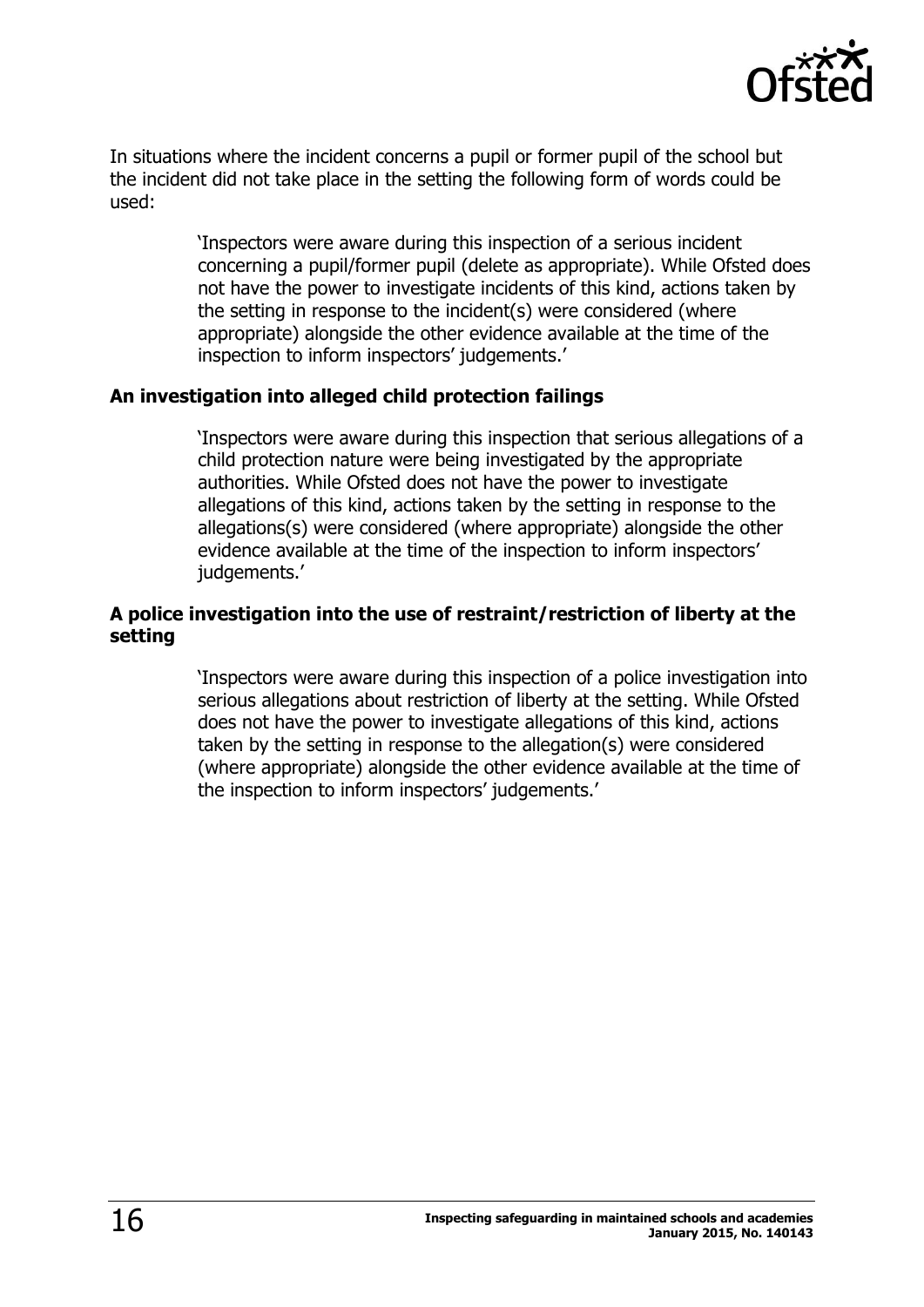

# <span id="page-16-0"></span>**Annex 1. Disclosure and Barring Service<sup>16</sup> (DBS) checks, Secretary of State prohibition orders and preappointment checks**

The level of DBS check required, and whether a prohibition check is required, will depend on the role and duties of an applicant to work in a school or college. For most appointments, an enhanced DBS check with barred list information will be appropriate as the majority of staff will be engaging in regulated activity<sup>17</sup>.

In a school or college, a supervised volunteer who regularly teaches or looks after children is not in regulated activity. The DfE has published separate statutory guidance on supervision and regulated activity which schools and colleges should have regard to when considering which checks should be undertaken on volunteers. 18

When the DBS has completed its check a DBS certificate is sent to the applicant. The applicant must show the certificate to their potential employer before they take up post or as soon as practicable afterwards. Alternatively, if the applicant has subscribed to it and gives permission, the school or college may undertake an online update check through the DBS Update Service.

If a school or college allows an individual to start work in regulated activity before the DBS certificate is available then it should ensure that the individual is appropriately supervised and that all other checks, including a separate barred list check, have been completed.

No further checks are required for any staff unless the person has a break in service of more than three months.<sup>19</sup> However, a school or college may request an enhanced DBS check with barred list information should there be concerns and bearing in mind the duty schools and colleges are under not to allow a barred person to work in regulated activity.

Prohibition orders prevent a person from carrying out teaching work in schools, sixth form colleges, 16 to 19 academies, relevant youth accommodation and children's homes in England. A person who is prohibited from teaching must not be appointed to work as a teacher in such a setting.

An offer of appointment to a successful candidate, including one who has lived or worked abroad, must be conditional on satisfactory completion of pre-employment checks. These checks are set out in the DfE guidance.

<sup>&</sup>lt;sup>16</sup> For more information see the DBS website:

[www.gov.uk/government/organisations/disclosure-and-barring-service.](http://www.gov.uk/government/organisations/disclosure-and-barring-service)

 $17$  For a definition of 'regulated', see Keeping children safe in education, paragraphs 48-49  $18$  See Annex D of *Keeping children safe in education* 

<sup>&</sup>lt;sup>19</sup> Please note that extended sickness/maternity leave does not constitute a break of service.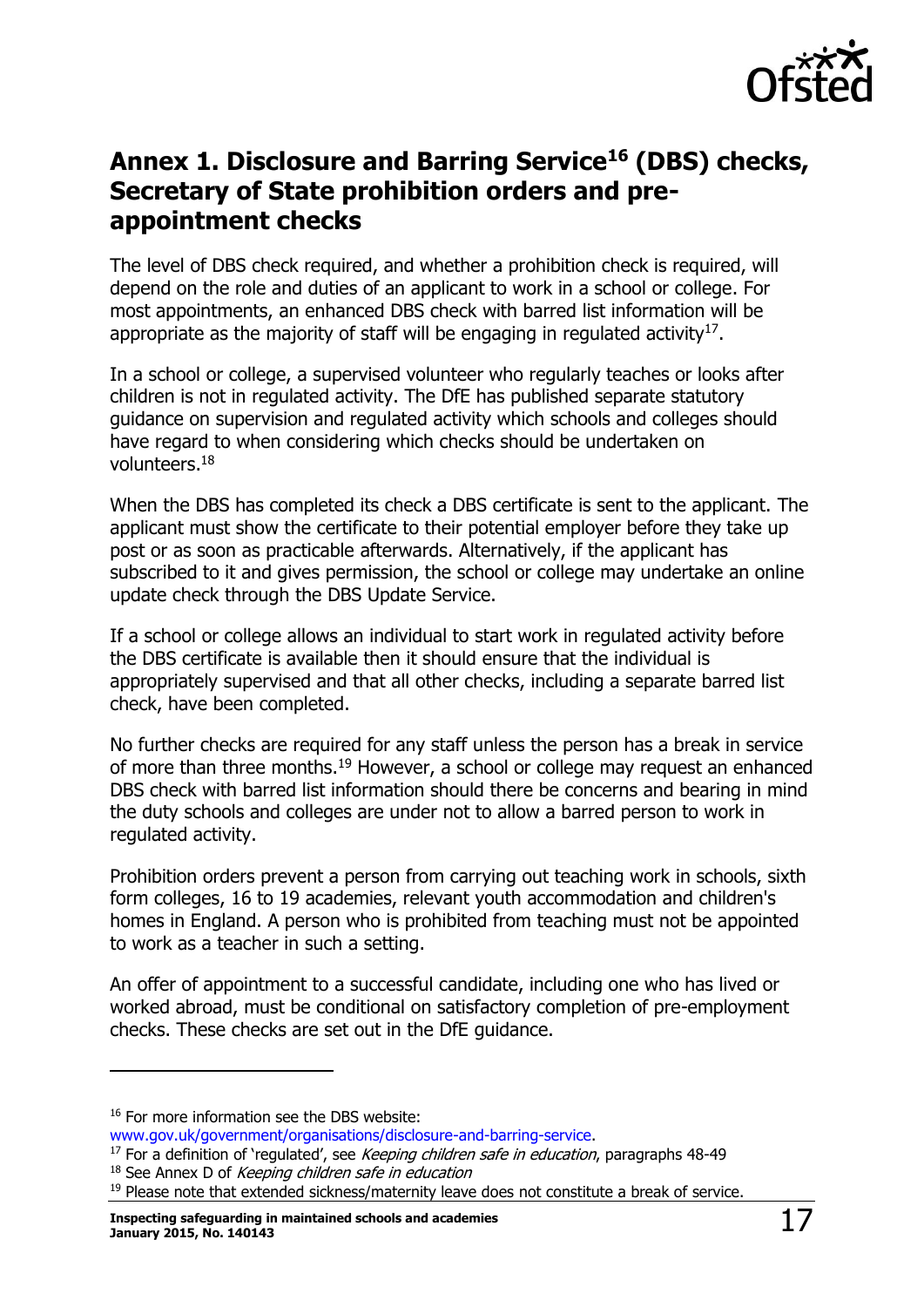

# <span id="page-17-0"></span>**Annex 2. The single central record**

Generally, the information to be recorded by schools on individuals is whether or not the following checks have been carried out or certificates obtained, and the date on which the checks were completed:

- $\blacksquare$  an identity check
- $\blacksquare$  a barred list check
- an enhanced DBS check
- **a** a prohibition from teaching check
- further checks on people living or working outside the United Kingdom (UK)
- a check of professional qualifications
- $\blacksquare$  a check to establish the person's right to work in the UK.

Details of the records that must be kept are contained:

- for maintained schools, in Schedule 2 to the School Staffing (England) Regulations 2009<sup>20</sup> and the School Staffing (England) Amendment Regulations 2013 for pupil referral units through the Education (Pupil Referral Units) (Application of Enactment) (England) Regulations 2007
- for independent schools, (including academies and free schools and alternative provision academies and free schools), under the Education (Independent School Standards) (England) Regulations  $2010^{21}$ , as amended by the Education (Independent School Standards) (England) (Amendment) Regulations 2012<sup>22</sup>
- for colleges, in the Further Education (Providers of Education) (England) regulations 2006. 23

If a school or college has concerns about an existing staff member's suitability to work with children, it should carry out all relevant checks as if the person were a new member of staff. Similarly, if a person working at the school or college moves from a post that was not regulated activity into work which is regulated activity, the relevant checks for the regulated activity must be carried out. Apart from these circumstances, the school or college is not required to request a DBS check or barred list check. The only requirement for those appointed before March 2002 is that they must have been List 99 checked. DBS checks became mandatory for the entire

<sup>&</sup>lt;sup>20</sup> [www.legislation.gov.uk/uksi/2009/2680/contents/made.](http://www.legislation.gov.uk/uksi/2009/2680/contents/made) The regulations were amended by the School Staffing (England) (Amendment) Regulations 2012 (SI 2012/1740) but the amendments do not relate to the keeping of a single central record.

<sup>21</sup> [www.legislation.gov.uk/uksi/2010/1997/contents/made](http://www.legislation.gov.uk/uksi/2010/1997/contents/made)

<sup>22</sup> [www.legislation.gov.uk/uksi/2012/2962/contents/made](http://www.legislation.gov.uk/uksi/2012/2962/contents/made)

<sup>23</sup> [www.legislation.gov.uk/uksi/2006/3199/contents/made](http://www.legislation.gov.uk/uksi/2006/3199/contents/made)